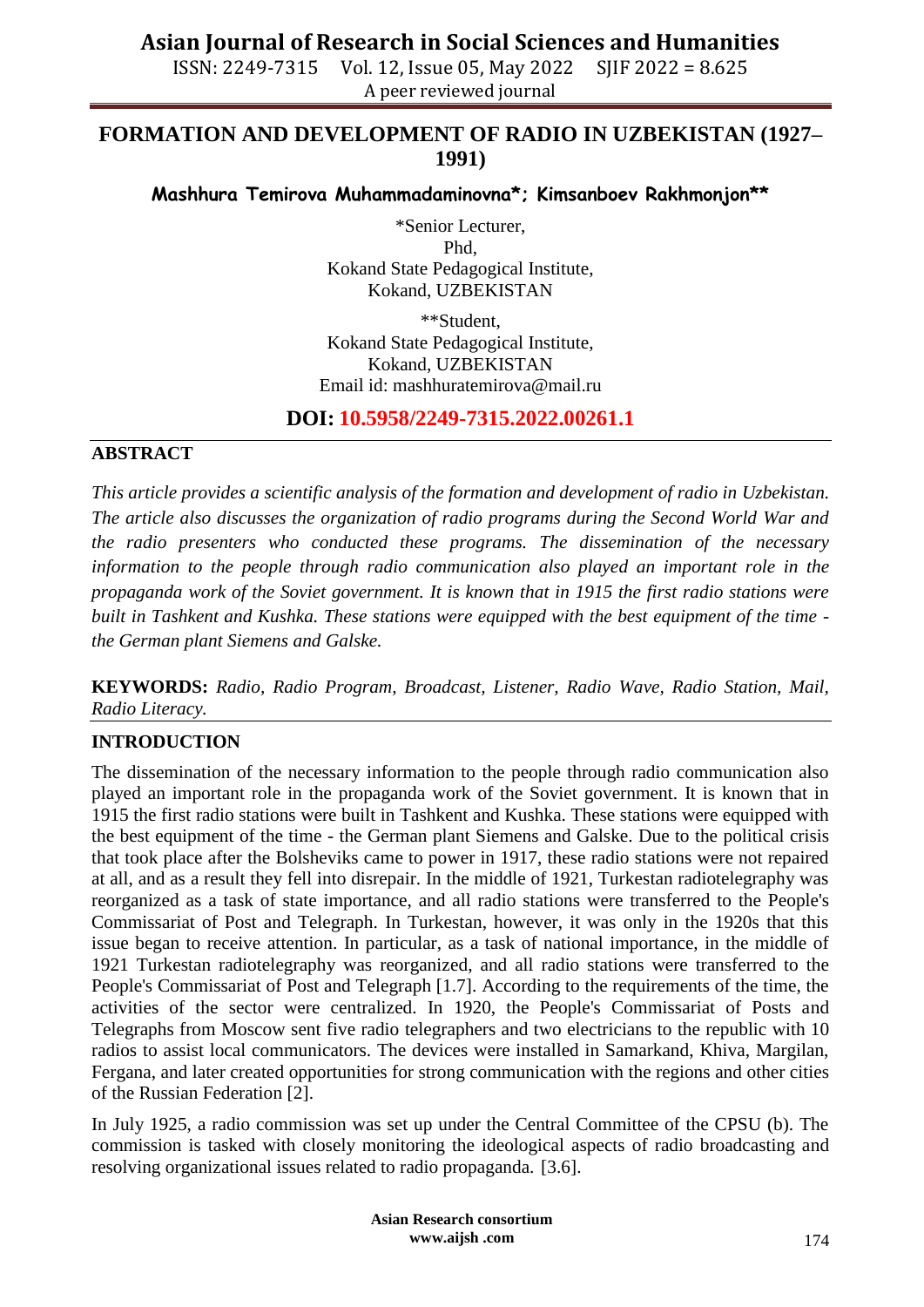ISSN: 2249-7315 Vol. 12, Issue 05, May 2022 SJIF 2022 = 8.625 A peer reviewed journal

Beginning in 1926, the Central Committee of the VKP (b) decided to direct the broadcast. This decision provided party leadership over radio broadcasts [4.9].

Construction of a radio station in Tashkent began in 1926 [5.15]. Newspapers published in 1926 reported on the construction of a radio station in the republic, how far the sound would travel, and the construction process. The construction of a radio station in the republic was associated not only with the enrichment of science and technology with new achievements, but also with the promotion of trade, agriculture and culture. [6].

In the republican press in 1926 there were articles in the press about the work to be done to increase radio literacy. In particular, instructions were given on the measures to be taken before the launch of the radio station. The main task before us is to increase the radio literacy of the population in rural and urban areas. They need to organize radio clubs on the ground. Because the literature published in the field of radio at that time was in foreign languages, most of the local population did not understand these languages. Therefore, they knew that using teachers was the most effective way to organize radio clubs. In addition, newspapers and magazines on radio literacy, as well as the Republican Cultural Centers provided assistance. Explanatory work has been carried out to explain to the general public the importance of radio broadcasting in comparison with word-of-mouth transmission. The 60-hectare plot of land needed to build the radio station was selected from a location not far from the railway station, close to the city limits. The task of guarding and servicing this radio station was assigned to the treasurer of the military regiment not far from the radio station [7]. This radio station was built on the basis of a contract with a representative of the Labor and Defense Council and the Powerless Current Trust plant. Experienced engineers and industry leaders from Leningrad took an active part in the construction of the radio station [8.16]. The first radiogram was about a train traveling from Moscow to Tashkent. These stations were equipped with the best equipment of the time - the German plant Siemens and Galske [9].

Due to insufficient funds allocated by the state for the construction of the radio station, the population of the republic also raised funds [10]. In 1926, the newspaper Pravda Vostoka frequently published articles that aroused public interest in radio and encouraged people to contribute to the radio station under construction. In particular, a member of the Union of Weavers V. V. Ivanov wrote in a letter to the newspaper: "I will donate 1 soum for the construction of a radio station in Tashkent and call on the weavers of Andijan and Tashkent to contribute to this important work [11]. Also this year, the Local Radio Friends Society and trade unions joined the call and took an active part in raising money for the construction of the radio station [12].

In particular, a man named Paskutsky donated 5 soums for the construction of a radio station, and called on his friends Ter, Belsky, Otaboev, Gorodentsky, Kampenus, Solntsev, Avez-Geldi, Mushnikov and Shevyalev to follow suit [13]. Employees of the Tashkent Stock Exchange will pay 14 soums 75 tiyn for the construction of a radio station. In addition, the citizen Brachforgel will pay a fee for two articles published in the newspaper "Pravda Vostoka" (4 soums 80 tiyn) and Utkin, Vashchin (regional Komsomol organization), V.Ivanova (Central Asian railway cell), Brodsky (Central Asian State University (SAGU)) ) and urges all professors and teachers of SAGU to follow the example [14]. School communities also contribute to this important work. Joining the call of the 3rd school team, the 6th school team named after Pushkin will also donate 5 soums to the radio station fund. The money raised for the construction of the radio station amounted to 186 soums and 55 tiyins [15].

It is noteworthy that the periodicals opened a special section for radio on their pages, and published a lot of material on how to install a radio and antennas, as well as instructions and tips on radio. Such materials were regularly published in the late 1920s and 1930s in the mass media of the former Soviet Union in newspapers, magazines and programs dedicated to radio activities. In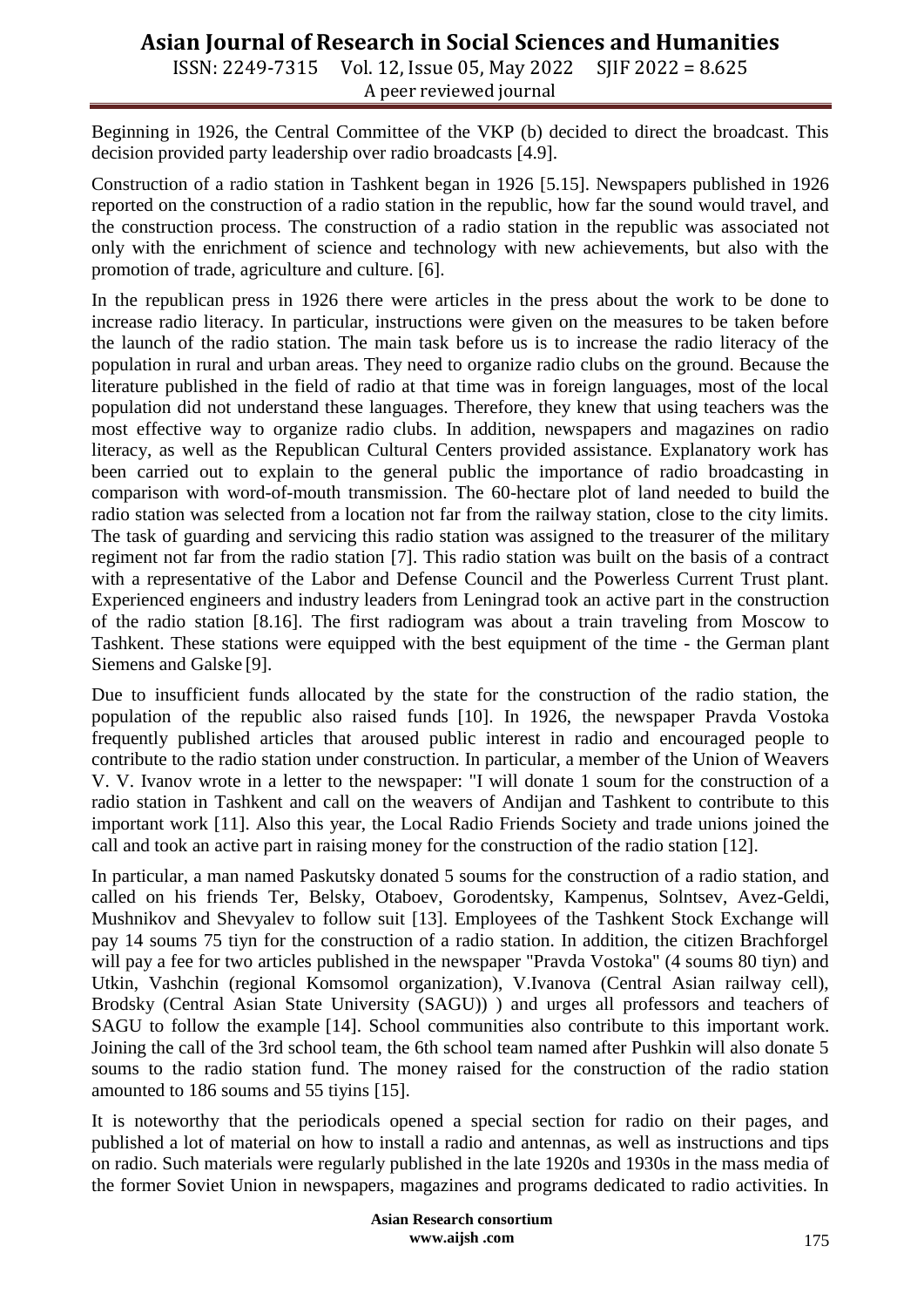ISSN: 2249-7315 Vol. 12, Issue 05, May 2022 SJIF 2022 = 8.625 A peer reviewed journal

particular, Novosti dnya (weekly newspaper "Kun yangiligi" - "Radioperedacha"), "Radio v derevne" (weekly newspaper of the society "Qishloqda radio" - "Radioperedacha"), "Radiogazeta" (weekly newspaper covering the program) , "Radio vsem" ("Radio for all" - edition of the "Society of Radio Friends"), "Radioslushatel" ("Radio listener" - magazine), "Radio front" (edition of the All-Union Radio Committee under the USSR ICC) and a number of other publications. can be displayed  $[16.6-7]$ 

In the same years, similar publications were published in Uzbekistan. Radio Corner (Red Uzbekistan), Radio Chronicle (Sem dney magazine), Radio (Pravda Vostoka), Radio Fan Corner  $(Ishchi)[17]$ 

The Weak Current Trust completed the station in January 1926. Equipped with radio equipment in accordance with the agreed agreement, it will be handed over to the Council of the Central Asian Economic Council in late January. According to the financial report prepared before the commissioning of this radio station, a total of 2297 rubles. 20 kop. spent. In 1925, the work of the first congress of the Communist Party of Uzbekistan was broadcast on Moscow radio. However, the day of the establishment of radio in Uzbekistan is associated with the grand opening of the Tashkent radio station on February 11, 1927 [18.154].

The first radio broadcast lasted only two hours in an old, low-rise building with five small rooms. By 1930, radio broadcasting time had exceeded 9 hours per day.

However, the capacity of these existing radio stations was not sufficient to transmit radio broadcasts throughout Uzbekistan. Therefore, it was decided to build a 25-kilometer radio station in Tashkent. This radio station was completed in late 1929 and launched in 1930 [19.3]. During this period, reports, interviews and concert programs were broadcast on the radio. Particular attention is paid to the organization of radio newspapers, which are mainly of a propaganda and propagandistic nature, including such programs as "Struggle for cotton", "Free woman", "and Tractor "," Collective farm". Radio newspapers not only filled the media, but in a sense in that period also replaced it in the dissemination of information. In addition, the information disseminated by radio was able to reach a large audience.

In July 1928, the Council of Labor and Defense passed a resolution "On the reorganization of radio broadcasting", according to which the joint-stock company "Radio Broadcasting" was liquidated. The People's Commissariat of Posts and Telegraphs was entrusted with the organization and management of radio broadcasting in the USSR. The People's Commissariat of Communications became known as the All-Union Broadcasting Committee. In 1933, a governing body called the All-Union Committee on Radio and Broadcasting was established under the USSR Council of People's Commissars.

In 1928, there were radio receivers in a number of cities of Uzbekistan, and 15 such devices were operating in Kokand from the cities of the Fergana Valley [20.155]. Taking into account the wide range of radio broadcasts, clubs and red teahouses, collective and state farms, and radio stations were set up in the cities and villages of the republic, promoting the "achievements" of Soviet construction. At the same time, the population was able to hear various messages on the radio. Like other media outlets, radio broadcasts were tightly controlled by the state. In January 1927, the Central Committee of the VKP (b) decided on the obligation of the party to control the programs of all radio broadcasts. Orif Ayyubov, one of the country's oldest journalists, recalls that in the late 1930s A. Ikramov, the first secretary of the Central Committee of the Communist Party of Uzbekistan, personally called the radio studio to criticize the radio newspaper for its proliferation of critical material [21.6]. In the early years, only information was provided on radio broadcasts, but later it also served to educate the population aesthetically, in which various concerts and art programs began to be given and began to occupy most of the airtime.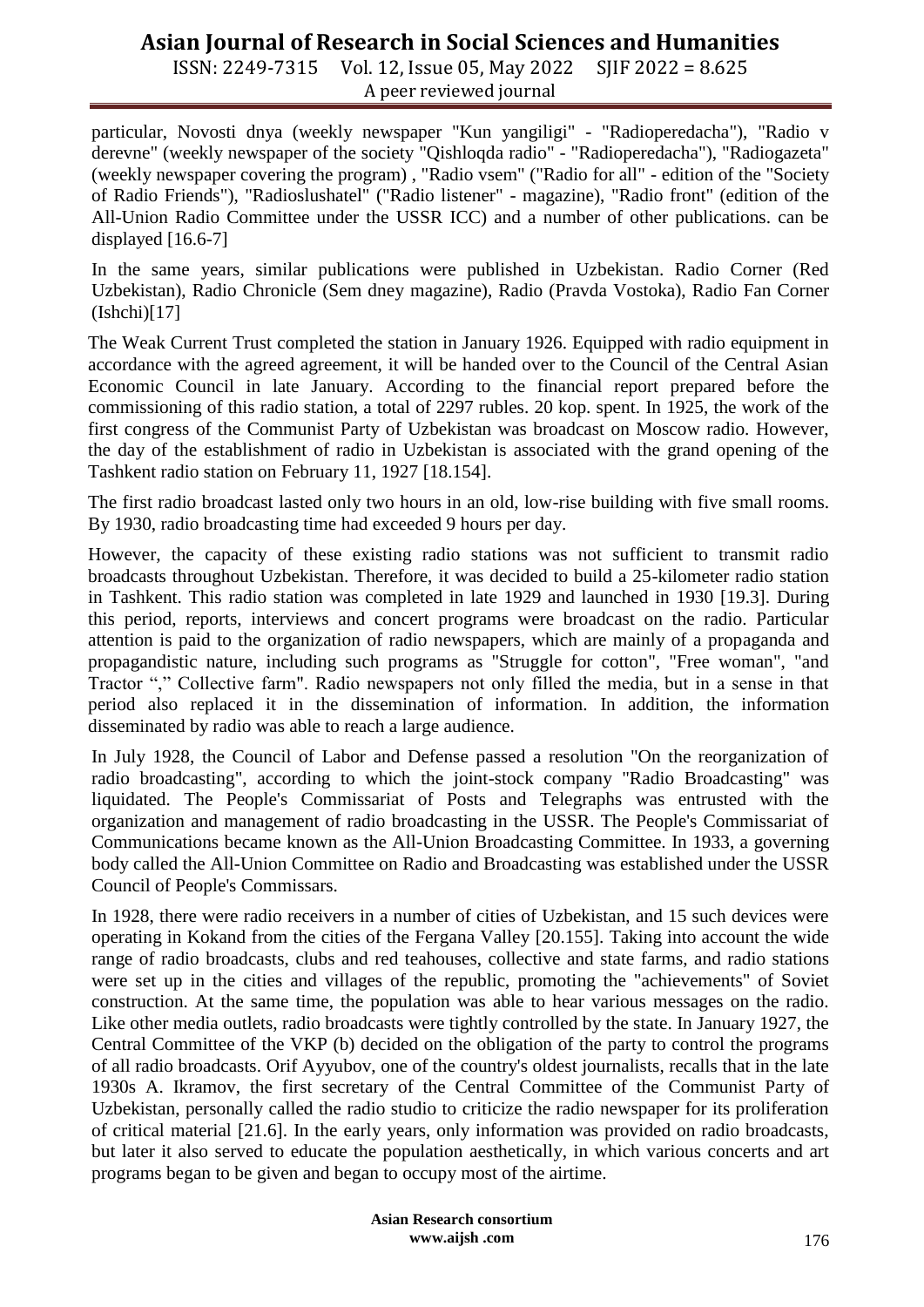ISSN: 2249-7315 Vol. 12, Issue 05, May 2022 SJIF 2022 = 8.625 A peer reviewed journal

In other cities of the country, radio broadcasting has begun. In November 1927, a radio station was launched in Samarkand, then the capital of Uzbekistan, and in 1929 a radio station with a capacity of 4 kilowatts was built there. In 1927, three hours a week were broadcast in Uzbek for four hours, and in 1937, Tashkent and Samarkand radio stations began broadcasting in eight languages for 30 hours. In 1928, there were 274 radio stations in Andijan [22.155] which was, In 1936, their number quadrupled. Since 1929, the Andijan radio station has been broadcasting from Moscow, Sverdlovsk, Baku and Odessa [23] In 1936, there were 20,000 radio stations in Uzbekistan. However, the country's leadership acknowledges that radio does not have a high status in Uzbekistan, citing two reasons - a lack of the necessary specialists and the low level of radio equipment itself [24.505].

During the Second World War, Uzbekistan became the backbone of the front. In other words, if we compare our troops repelling enemy attacks to a mighty, legendary giant, his soul was behind this front.

Many factories were relocated to Uzbekistan. Tashkent Radio reported that military planes manufactured at the Chkalov plant, which had been evacuated from Moscow, were flying straight to the front lines, destroying Nazi troops, and that tanks being loaded from Tashkent into echelons were crushing enemy troops. He repeatedly stressed that Uzbekistan has become an armory of the front. To help the front, workers in two shifts donated part of their wages, and the peasants donated their last savings to the production of planes and tanks for the front. Radio journalists reported that food and clothing were being taken from Uzbekistan to the front.

The people listened to the radio with excitement and hope. Because someone's child, someone's father, brother, nephew, grandson was fighting on the front. In particular, the programs "Letters from the Front" and "Letters to the Front" attracted the attention of the general public. It was a peculiar dialogue between front and back. Every day old fathers and mothers came to the radio station. They said, "Son, look, do you have a letter from my son?" or "I want to send a letter to my son on the radio, too. Please write, my dear."

Poet Hamid Olimjon read a poem he had written on the first day of the war on the radio. It has been more than 50 years since this poem was read. This poem, read by Hamid Olimjon himself, is still kept in the rare treasury of the republican radio. Alexei Tolstoy, Anna Akhmatova, Konstantin Simonov, Korney Chukovsky, Lugovskoy, Petr Pavlenko, Iosif Utkin, Semen Gudzenko, Eddie Ognitsvet, who lived and worked in Uzbekistan during the war, spoke about the Uzbek people who worked selflessly behind the front lines. Sometimes on the radio in Belarusian. Composer Nikita Bogoslovsky created his famous song "Shalandi" in Tashkent. Our radio staffs were his first listeners.

During the war years, the Broadcasting Committee was a great school of creativity and experience for many engineers, journalists, and literary and artistic figures. They began their creative careers as journalists, writing simple stories and rising to the level of writers who created great works of art. The war taught them to work quickly, responsibly, to withstand any challenge. In those years, writers Aydin Sobirova, Nasrullo Akhundiy, Adham Rahmat, Hakim Nazir, Mirmukhsin, journalists Tashkin Muminov, VMArkt, DN Protopopov, Numon Gulomov, EA Moiseeva, Poshsho Ganiev, Lyudmila Zelenskaya, Vladimir Mikhailov , announcers Hamid Gulom, Turob Tola, Kadyr Mahsumov, Hurriyatkhon Nabieva, Ziyoda Aminova, Tuygunoy Yunuskhodjaeva worked without knowing sleep and rest. Tashkin Muminov, a journalist and honored cultural worker of Uzbekistan, recalls those days: "I used to work as a correspondent for Songi Inform. I went to the front on the first day of the war, was wounded in 1943, and returned to work on the radio again. The conditions of the war required prompt action. We would read the emergency messages in the form of accurate manuscripts. There was a sofa in the editorial. We would take a nap in turn. We also went home once a week" [26.8.11]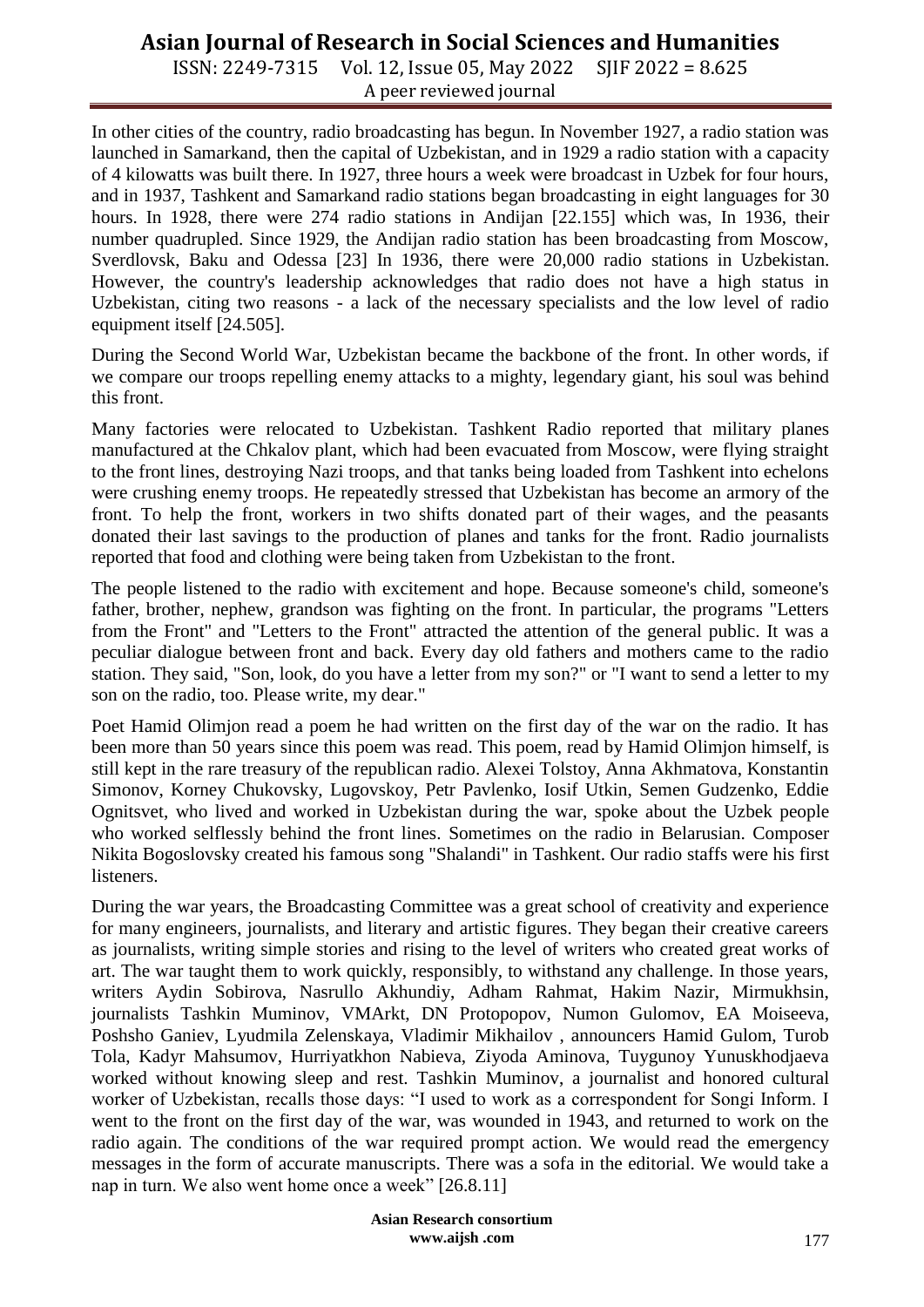ISSN: 2249-7315 Vol. 12, Issue 05, May 2022 SJIF 2022 = 8.625 A peer reviewed journal

Writer Hakim Nazir worked in various editions of the Broadcasting Committee from the beginning of the war until the day of the victory. He is one of our writers, who rose from ordinary journalism to the level of a great representative of children's literature, was awarded the honorary title of "People's Writer of Uzbekistan." Hakim Nazir is a kind and caring teacher who has brought up many young journalists in radio. A reporter ran to the radio to read a news story, an essay or a story, a poet's poem to the public as soon as the ink had dried. a writer or a musician could be seen sitting in front of the studio, preparing in front of the studio with a thousand excitements.

Dozens of scientists and cultural figures came to the memorial every day. Oybek, Hamid Olimjon, Gafur Gulam, Shaykhzoda, Abdulla Qahhor, Mirtemir, Uygun, Sabir Abdulla read their newly written poems and stories on the radio for the first time. I still remember Cheburikhin's letter to Ghafur Ghulam, read on the "Letters from the Front" program. It reads: "Dear Ghafur Ghulam! I read your poem "You are not an orphan" published in the newspaper "Pravda". Consider the tears I shed over this poem as my respect for your work. Now I am calm for the fate of my son who was evacuated to your country. Warrior Cheburixin. " Ghafur Ghulam's poem "You are not an orphan" is carefully preserved in the treasury of rare radio recordings. This poem was recited by Ghafur Ghulam himself.

The "Latest News" program has been expanded. It aired every two weeks. The people tried not to miss any issue of this program. Every evening, as the evening wore on, artists began to come to the radio. In particular, the ensemble led by Yunus Rajabi, Jurahon Sultanov, Mamurjon Uzokov, Karim Muminov, Berta Davidova were preparing for the concert, which will be held from 9 to 10 pm. He was accompanied by Tuygunoy Yunuskhodjaeva and Hamid Gulom. Occasionally poems were recited. People's writer of Uzbekistan Mirmukhsin says about his years working in radio: "When I came to work in radio, I felt like I was in the middle of a creative atmosphere. I arranged for Ghafur Ghulam to come out with his new poems. When I found out that A. Lohuti had arrived in Tashkent, I ran to the National Hotel and arranged for him to appear on the radio. In the meantime, I went to Rizamat Musamuhammedov's vineyard on the Dormon side and wrote an article. I invited Sadriddin Ayni, a teacher from Samarkand, to Tashkent. I took Anna Akhmatova, who lives on Pervomaiskaya Street in Tashkent, to the radio. When I heard that Alexei Tolstoy was receiving Hamid Olimjon, the chairman of the Writers' Union, I immediately went there to meet him. "

The truth is that Sufiya apa is the daughter of the radio, her sister and Turob Tola are her greatgrandmother today. He lived a life worthy of his envy. At the age of 16, Sofiya Bukharaeva, who entered the school in 1931 as an ordinary technician, later worked as a deputy chairman of the radio committee for several years, worked for a long time in the editorial office of music broadcasts, and coached many students. Hakim Nazir, Sofiya Bukharaeva's peer, People's Writer of Uzbekistan, who worked with her during the difficult war years, says: "Sofiya Shokirovna is one of the first employees of the national radio. The radio has absorbed a lot of his work. It is no coincidence that the elders and younger members of the team respect her as a "sister" and "mother". Sister Sufiya is seen not only as a radio expert, a sincere counselor, but also as her closest assistant. I came to work in radio in early 1942. Sofiya Shokirovna was one of those who sent me to the political news editorial office. The little girl was the deputy chairman of the republican radio at that time. Having worked in radio for 11 years, I was constantly in touch with Sofiya Shokirovna. I still remember going on creative trips to different cities, villages and regions, preparing broadcasts about our advanced contemporaries and celebrities".

During those terrible war years, the broadcasting program was radically changed, and the radio was given a new responsibility. Radio has become the most militant, responsive media behind the front. I had to work in very difficult conditions. There were no tape recorders. TASS and Sovinformburo's materials were recorded by Shorinafon during the broadcast from Moscow and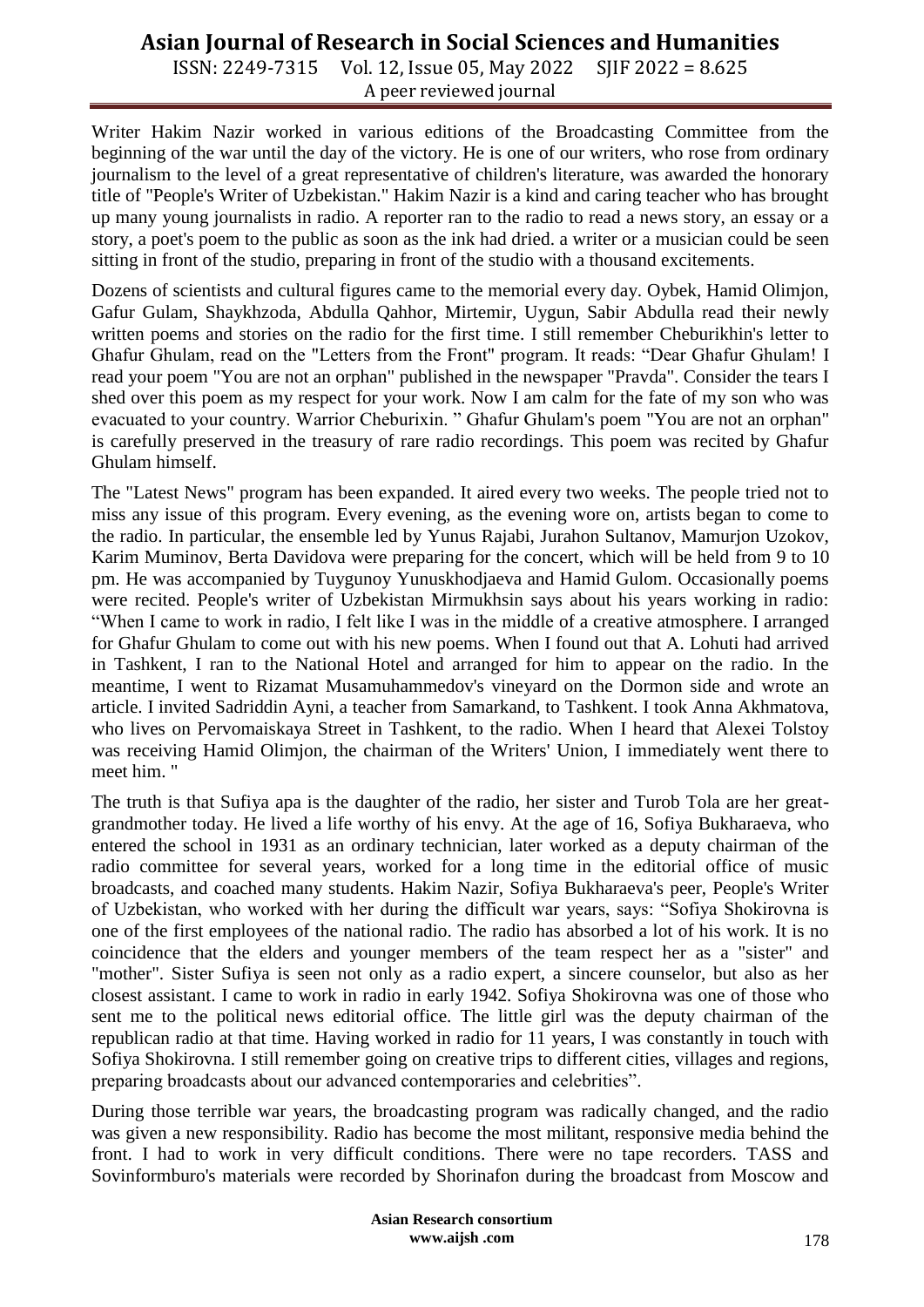ISSN: 2249-7315 Vol. 12, Issue 05, May 2022 SJIF 2022 = 8.625 A peer reviewed journal

immediately translated into Uzbek. Sofiya Shokirovna also showed diligence in organizing this work. Sofia Bukharaeva's work is multifaceted. He worked for several years as an editor of music broadcasts. His services are invaluable in the recording of melodies and songs performed by many great singers and musicians

"Radio recording began in 1946," he said. Before that, a device called "Shorinafon" was used, says Sofiya-opa. - At that time, only small works were written. Moscow Radio used to send recording brigades to our republic. I remember when the brigade first arrived in Tashkent in 1949, it was like a holiday. The brigade lasted about 20 hours and taped works of various genres and the creations of artistic teams. The organizational work of the brigade was entrusted to me by the management. In the future, I had to go to Moscow Radio and participate in the Arts Council. I was so excited. Before I left, Yunus Rajabi and I reviewed the list of works. "Until 1966, Tashkent Radio had seven studios. Broadcasts had to be transmitted from a portable audio recording bus because the radio rooms were badly damaged during the quake. The new 5-storey building was soon completed and the number of studios increased to 12 [27.18-20].

Thus, initially, Tashkent Radio broadcast three or four times a week: from 5 to 7 in Russian and from 7 to 9 in Uzbek. The radio broadcasts consisted only of newspaper readings and concerts. By the late 1960s, Uzbek radio broadcast about 33 hours a day. A total of 15 hours of radio broadcasts were in Uzbek, more than 8 hours in Russian, 1 hour in the languages of other republics, and 7 hours in the languages of foreign countries. During these years, the foundation stone of Uzbek radio was developed, the volume of broadcasts increased, the quality improved, and broadcasts for foreign countries began to be prepared. The people of Uzbekistan were aware of the information on the radio, and for many years it served as the only media outlet in remote villages. At the same time, the population used it for cultural recreation. However, the Soviet government used radio extensively to promote its ideas.

#### **LIST OF USED LITERATURE**

- **1.** Темирова М, Имомназарова Й. Мустақиллик йилларида Ўзбекистонда радио: ривожланиши, йўналишлари ва трансформацияси. – Т., 2017. – Б. 7.
- **2.** .Назаржонов Т, Азизова M. [Шарҳ ва фикр-](http://uz.infocom.uz/category/sharh/) мулоҳазалар. <http://uz.infocom.uz/2013/08/07/radioaloqa-texnologiyalari-va-radioeshittirish/>
- **3.** .Рихсиев Б Тўлқинлар қанотида. . Т.:Ўзбекистон, 1967. Б.6.
- **4.** Рихсиев Б.Тўлқинлар қанотида. Т.: Ўзбекистон,1967. Б. 9.
- **5.** ЎзМА, Р.837-фонд, 5-рўйхат, 253-йиғмажилд, 15-варақ.
- **6.** Правда востока, 1926. 15- июнь.
- **7.** Назаржонов Т, Азизова M. [Шарҳ ва фикр-](http://uz.infocom.uz/category/sharh/) мулоҳазалар. [http:/ uz.infocom.uz/2013/08/07/radioaloqa-texnologiyalari-va-radioeshittirish/](http://uz.infocom.uz/2013/08/07/radioaloqa-texnologiyalari-va-radioeshittirish/)
- **8.** ЎзМА,Р.837-фонд, 5-рўйхат, 253-йиғма жилд, 16-варақ.
- **9.** Назаржонов Т, Азизова M. [Шарҳ ва фикр-](http://uz.infocom.uz/category/sharh/) мулоҳазалар. <http://uz.infocom.uz/2013/08/07/radioaloqa-texnologiyalari-va-radioeshittirish/>
- **10.** Правда востока, 1926. 15- июня.
- **11.** Правда востока . 1926. 20 июня.
- **12.** Правда востока . 1926. 1 августа.
- **13.** Правда востока . 1926. 27 июня.